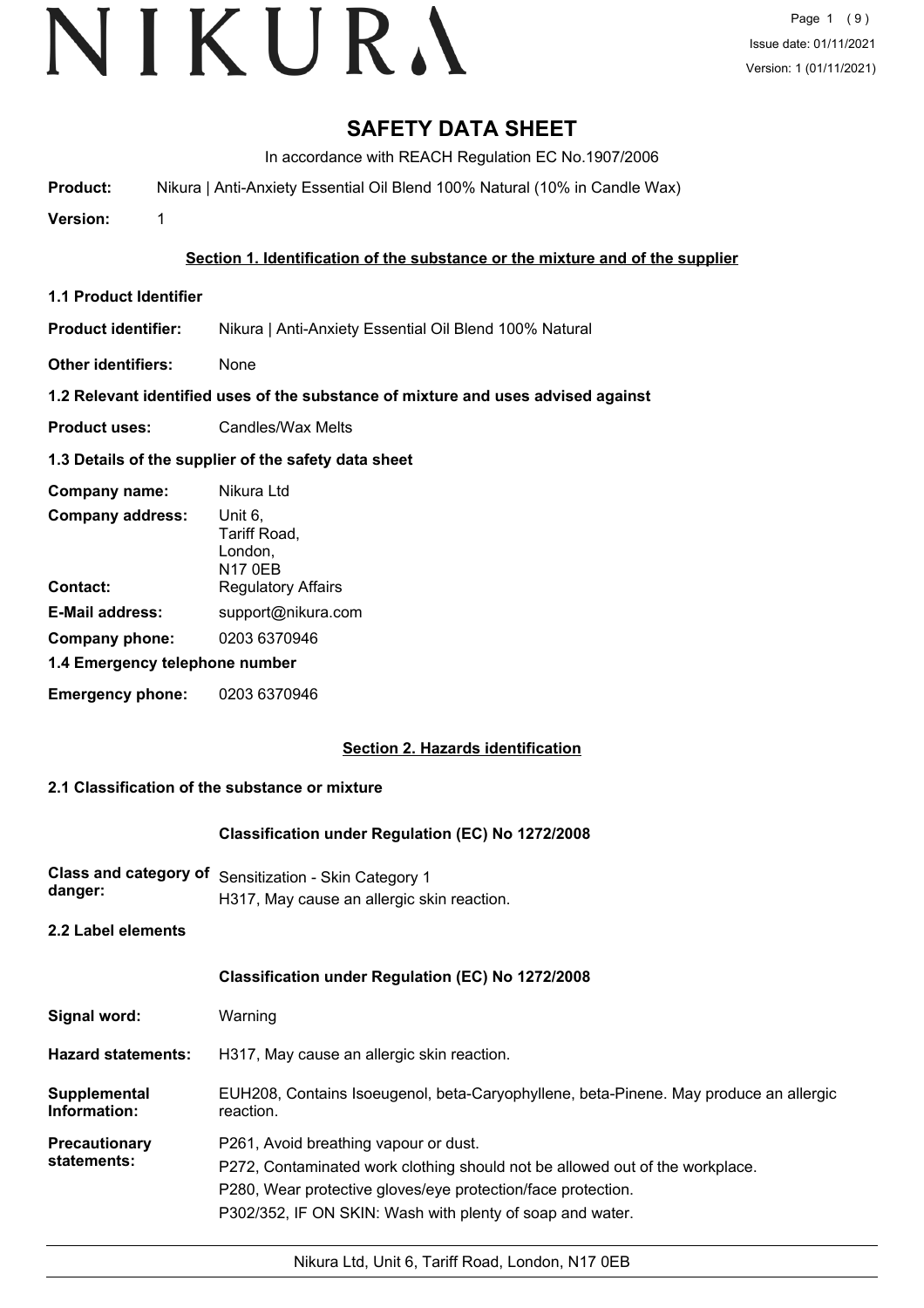# **SAFETY DATA SHEET**

In accordance with REACH Regulation EC No.1907/2006 **Product:** Nikura | Anti-Anxiety Essential Oil Blend 100% Natural (10% in Candle Wax) **Version:** 1 P333/313, If skin irritation or rash occurs: Get medical advice/attention. P363, Wash contaminated clothing before reuse. P501, Dispose of contents/container to approved disposal site, in accordance with local regulations. **Pictograms: Other hazards:** None **2.3 Other hazards**

## **Section 3. Composition / information on ingredients**

## **3.2 Mixtures**

## **Contains:**

| <b>Name</b>                 | <b>CAS</b> | EC        | <b>REACH Registration</b><br>No. | %     | <b>Classification for</b><br>(CLP) 1272/2008                                                                                            |
|-----------------------------|------------|-----------|----------------------------------|-------|-----------------------------------------------------------------------------------------------------------------------------------------|
| Linalyl acetate             | 115-95-7   | 204-116-4 |                                  | 2.71% | Skin Irrit. 2-Skin Sens.<br>1B;H315-H317.-                                                                                              |
| ILinalool                   | 78-70-6    | 201-134-4 |                                  | 1.92% | Skin Irrit. 2-Eye Irrit. 2-<br>Skin Sens. 1B;H315-<br>H317-H319.-                                                                       |
| <b>l</b> d-Limonene         | 5989-27-5  | 227-813-5 |                                  | 1.13% | Flam. Liq. 3-Skin Irrit.<br>2-Skin Sens. 1B-Asp.<br>Tox 1-Aquatic Acute 1-<br>Aquatic Chronic 3;<br>H226-H304-H315-<br>H317-H400-H412.- |
| beta-Caryophyllene          | 87-44-5    | 201-746-1 |                                  | 0.44% | Skin Sens. 1B-Asp.<br>Tox 1-Aquatic Chronic<br>4:H304-H317-H413.-                                                                       |
| lcis-beta-Ocimene           | 3338-55-4  | 222-081-3 |                                  | 0.22% | Flam. Lig. 3-Skin Irrit.<br>2-Asp. Tox 1-Aquatic<br>Acute 1-Aquatic<br>Chronic 2;H226-H304-<br>H315-H400-H411.-                         |
| <b>I</b> beta-Pinene        | 127-91-3   | 204-872-5 |                                  | 0.19% | Flam. Liq. 3-Skin Irrit.<br>2-Skin Sens. 1B-Asp.<br>Tox 1-Aquatic Acute 1-<br>Aquatic Chronic 1:<br>H226-H304-H315-<br>H317-H410,-      |
| p-Mentha-1,4-diene          | 99-85-4    | 202-794-6 |                                  | 0.19% | Flam. Liq. 3-Repr. 2-<br>Asp. Tox 1;H226-H304-<br>H361,-                                                                                |
| <b>I</b> trans beta-Ocimene | 3779-61-1  |           |                                  | 0.14% | Skin Irrit. 2-Aquatic<br>Acute 1-Aquatic<br>Chronic 2; H315-H400-<br>H411,-                                                             |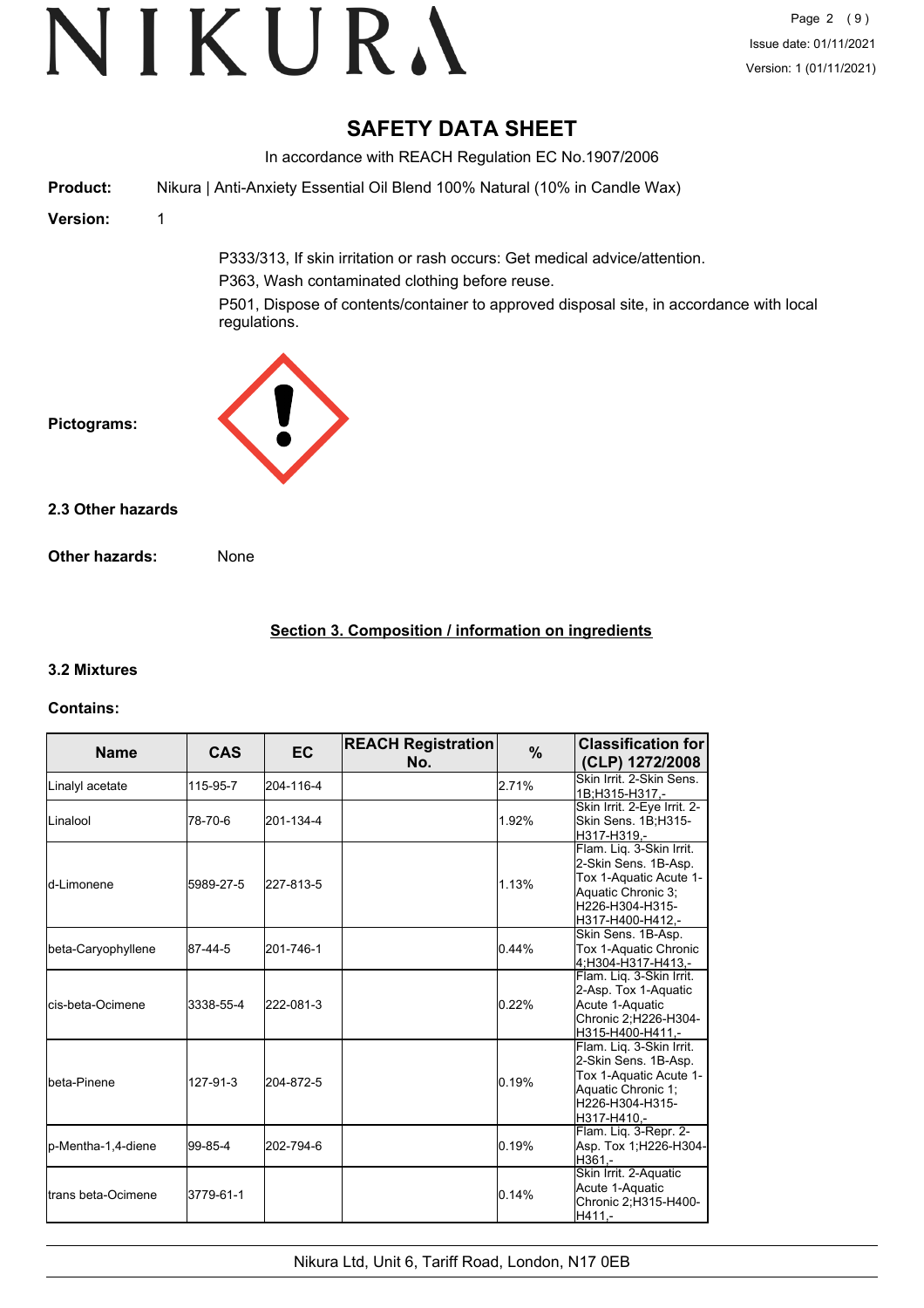# **SAFETY DATA SHEET**

In accordance with REACH Regulation EC No.1907/2006

**Product:** Nikura | Anti-Anxiety Essential Oil Blend 100% Natural (10% in Candle Wax)

#### **Version:** 1

| Benzyl benzoate | 120-51-4 | 204-402-9 | 0.12% | Acute Tox. 4-Aquatic<br>Acute 1-Aquatic<br>Chronic 2;H302-H400-<br>lH411.-                                                                                      |
|-----------------|----------|-----------|-------|-----------------------------------------------------------------------------------------------------------------------------------------------------------------|
| Isoeugenol      | 97-54-1  | 202-590-7 | 0.01% | Acute Tox, 4-Acute<br>Tox. 4-Acute Tox. 4-<br>Skin Irrit. 2-Eye Irrit. 2-<br><b>ISkin Sens. 1A-STOT</b><br>ISE 3:H302-H312-<br>IH315-H317-H319-<br>lH332-H335.- |

#### **Substances with Community workplace exposure limits:**

Not Applicable

**Substances that are persistent, bioaccumulative and toxic or very persistent and very bioaccumulative, greater than 0.1%:**

Not Applicable

#### **Section 4. First-aid measures**

#### **4.1 Description of first aid measures**

| Inhalation:           | Remove from exposure site to fresh air, keep at rest, and obtain medical attention.          |
|-----------------------|----------------------------------------------------------------------------------------------|
| Eye exposure:         | Flush immediately with water for at least 15 minutes. Contact physician if symptoms persist. |
| <b>Skin exposure:</b> | IF ON SKIN: Wash with plenty of soap and water.                                              |
| Ingestion:            | Rinse mouth with water and obtain medical attention.                                         |

#### **4.2 Most important symptoms and effects, both acute and delayed**

May cause an allergic skin reaction.

#### **4.3 Indication of any immediate medical attention and special treatment needed**

None expected, see Section 4.1 for further information.

#### **SECTION 5: Firefighting measures**

#### **5.1 Extinguishing media**

Suitable media: Carbon dioxide, Dry chemical, Foam.

#### **5.2 Special hazards arising from the substance or mixture**

In case of fire, may be liberated: Carbon monoxide, Unidentified organic compounds.

#### **5.3 Advice for fire fighters:**

In case of insufficient ventilation, wear suitable respiratory equipment.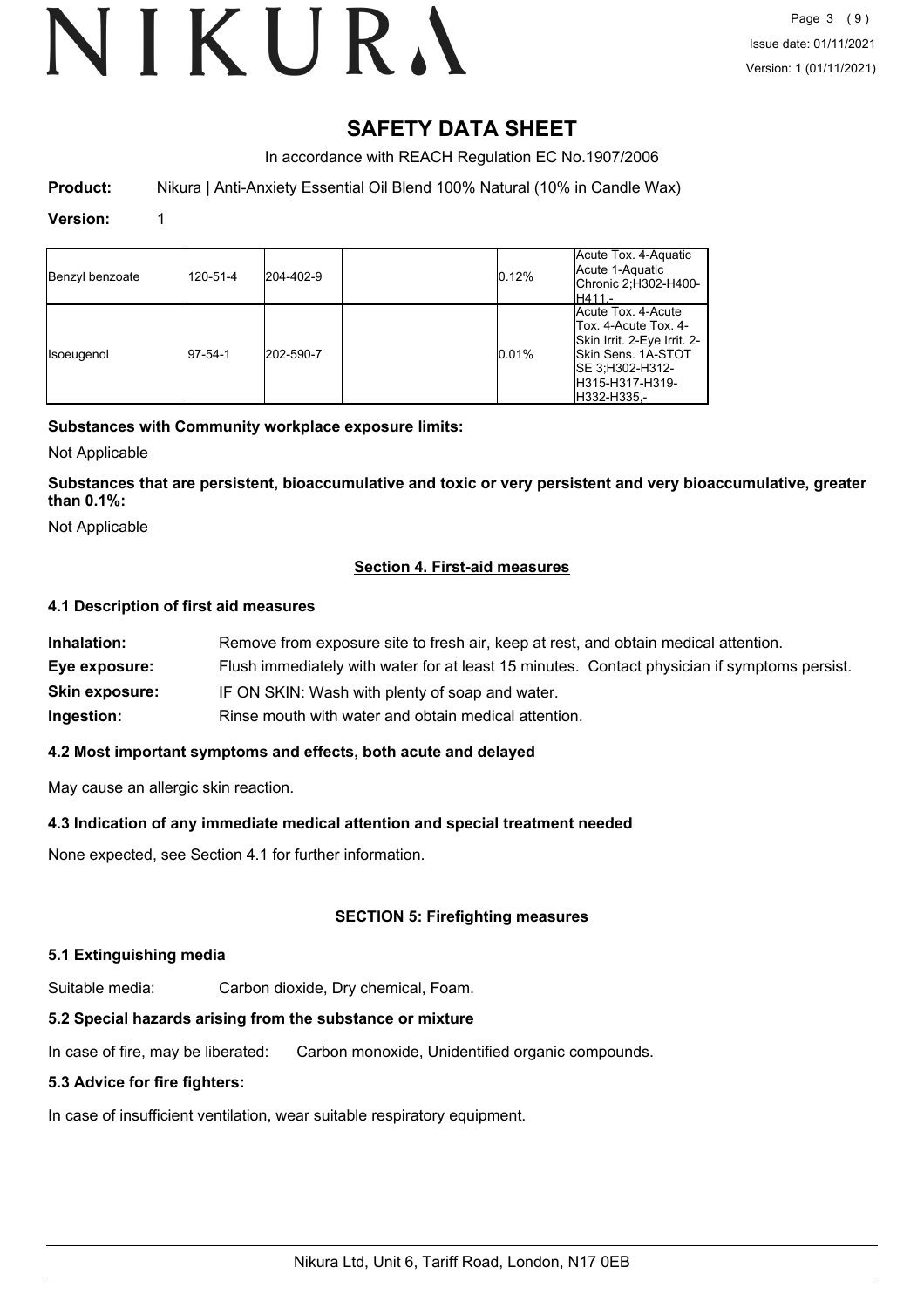# VIKURA

# **SAFETY DATA SHEET**

In accordance with REACH Regulation EC No.1907/2006

**Product:** Nikura | Anti-Anxiety Essential Oil Blend 100% Natural (10% in Candle Wax)

**Version:** 1

#### **Section 6. Accidental release measures**

#### **6.1 Personal precautions, protective equipment and emergency procedures:**

Avoid inhalation. Avoid contact with skin and eyes. See protective measures under Section 7 and 8.

#### **6.2 Environmental precautions:**

Keep away from drains, surface and ground water, and soil.

#### **6.3 Methods and material for containment and cleaning up:**

Remove ignition sources. Provide adequate ventilation. Avoid excessive inhalation of vapours. Contain spillage immediately by use of sand or inert powder. Dispose of according to local regulations.

#### **6.4 Reference to other sections:**

Also refer to sections 8 and 13.

## **Section 7. Handling and storage**

#### **7.1 Precautions for safe handling:**

Keep away from heat, sparks, open flames and hot surfaces. - No smoking. Use personal protective equipment as required. Use in accordance with good manufacturing and industrial hygiene practices. Use in areas with adequate ventilation Do not eat, drink or smoke when using this product.

#### **7.2 Conditions for safe storage, including any incompatibilities:**

Store in a well-ventilated place. Keep container tightly closed. Keep cool. Ground/bond container and receiving equipment. Use explosion-proof electrical, ventilating and lighting equipment. Use only non-sparking tools. Take precautionary measures against static discharge.

#### **7.3 Specific end use(s):**

Candles/Wax Melts: Use in accordance with good manufacturing and industrial hygiene practices.

#### **Section 8. Exposure controls/personal protection**

#### **8.1 Control parameters**

Workplace exposure limits: Not Applicable

#### **8.2 Exposure Controls**

#### **Eye / Skin Protection**

Wear protective gloves/eye protection/face protection

#### **Respiratory Protection**

Under normal conditions of use and where adequate ventilation is available to prevent build up of excessive vapour, this material should not require special engineering controls. However, in conditions of high or prolonged use, or high temperature or other conditions which increase exposure, the following engineering controls can be used to minimise exposure to personnel: a) Increase ventilation of the area with local exhaust ventilation. b) Personnel can use an approved, appropriately fitted respirator with organic vapour cartridge or canisters and particulate filters. c) Use closed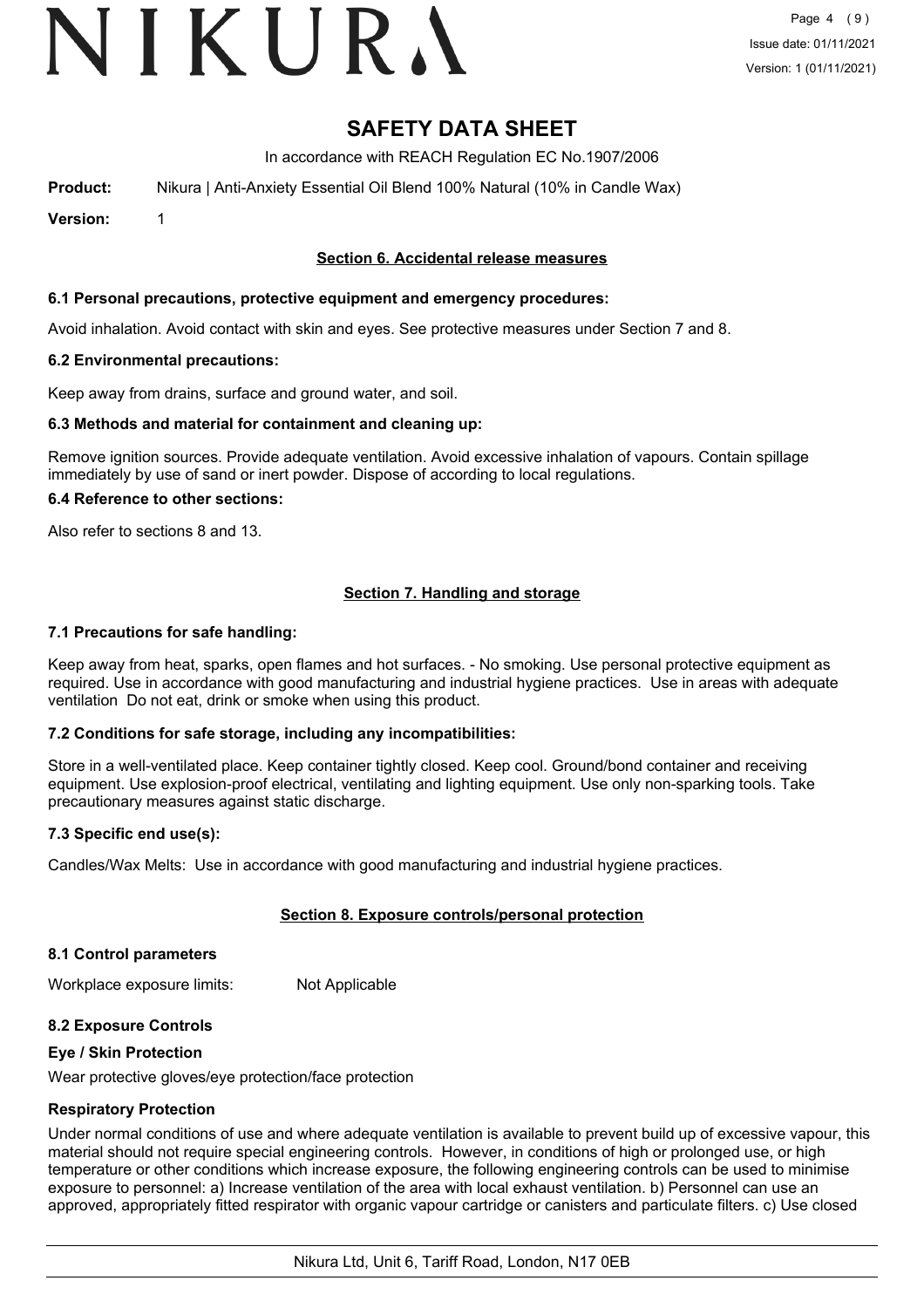Page 5 (9) Issue date: 01/11/2021 Version: 1 (01/11/2021)

# **SAFETY DATA SHEET**

In accordance with REACH Regulation EC No.1907/2006

**Product:** Nikura | Anti-Anxiety Essential Oil Blend 100% Natural (10% in Candle Wax)

**Version:** 1

systems for transferring and processing this material.

Also refer to Sections 2 and 7.

#### **Section 9. Physical and chemical properties**

#### **9.1 Information on basic physical and chemical properties**

| Appearance:                                   | Not determined                               |
|-----------------------------------------------|----------------------------------------------|
| Odour:                                        | Not determined                               |
| <b>Odour threshold:</b>                       | Not determined                               |
| pH:                                           | Not determined                               |
| Melting point / freezing point:               | Not determined                               |
| Initial boiling point / range:                | Not determined                               |
| <b>Flash point:</b>                           | > 200 °C                                     |
| <b>Evaporation rate:</b>                      | Not determined                               |
| Flammability (solid, gas):                    | Not determined                               |
| Upper/lower flammability or explosive limits: | Product does not present an explosion hazard |
| Vapour pressure:                              | Not determined                               |
| Vapour density:                               | Not determined                               |
| <b>Relative density:</b>                      | Not determined                               |
| Solubility(ies):                              | Not determined                               |
| Partition coefficient: n-octanol/water:       | Not determined                               |
| Auto-ignition temperature:                    | Not determined                               |
| <b>Decomposition temperature:</b>             | Not determined                               |
| <b>Viscosity:</b>                             | Not determined                               |
| <b>Explosive properties:</b>                  | Not expected                                 |
| <b>Oxidising properties:</b>                  | Not expected                                 |
| 9.2 Other information:                        | None available                               |

#### **Section 10. Stability and reactivity**

#### **10.1 Reactivity:**

Presents no significant reactivity hazard, by itself or in contact with water.

## **10.2 Chemical stability:**

Good stability under normal storage conditions.

## **10.3 Possibility of hazardous reactions:**

Not expected under normal conditions of use.

## **10.4 Conditions to avoid:**

Avoid extreme heat.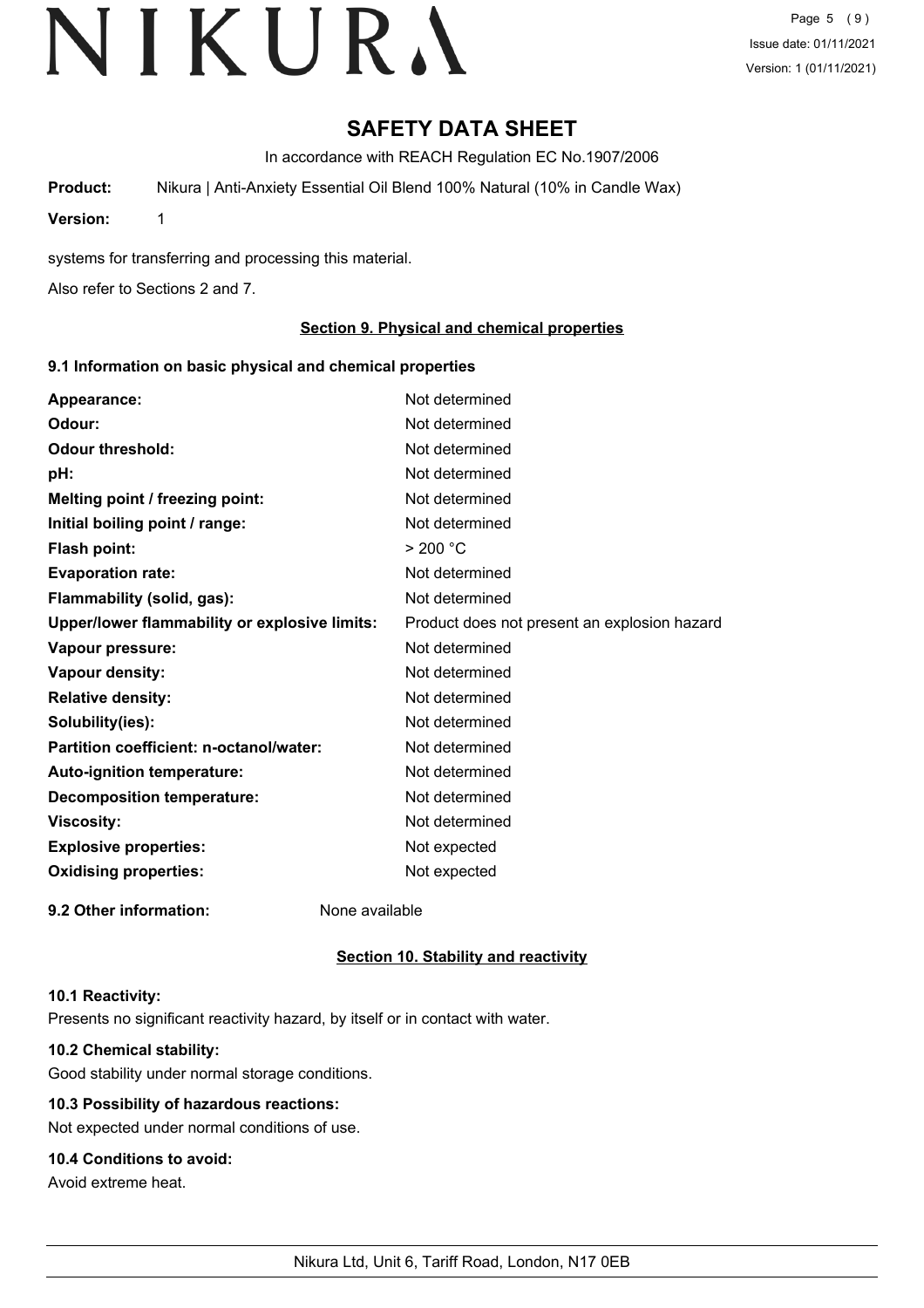# **SAFETY DATA SHEET**

In accordance with REACH Regulation EC No.1907/2006

**Product:** Nikura | Anti-Anxiety Essential Oil Blend 100% Natural (10% in Candle Wax)

**Version:** 1

#### **10.5 Incompatible materials:**

Avoid contact with strong acids, alkalis or oxidising agents.

#### **10.6 Hazardous decomposition products:**

Not expected.

#### **Section 11. Toxicological information**

#### **11.1 Information on toxicological effects**

This mixture has not been tested as a whole for health effects. The health effects have been calculated using the methods outlined in Regulation (EC) No 1272/2008 (CLP).

| <b>Acute Toxicity:</b>                    | Based on available data the classification criteria are not met. |
|-------------------------------------------|------------------------------------------------------------------|
| <b>Acute Toxicity Oral</b>                | >5000                                                            |
| <b>Acute Toxicity Dermal</b>              | Not Applicable                                                   |
| <b>Acute Toxicity Inhalation</b>          | Not Available                                                    |
| <b>Skin corrosion/irritation:</b>         | Based on available data the classification criteria are not met. |
| Serious eye damage/irritation:            | Based on available data the classification criteria are not met. |
| <b>Respiratory or skin sensitisation:</b> | Sensitization - Skin Category 1                                  |
| Germ cell mutagenicity:                   | Based on available data the classification criteria are not met. |
| Carcinogenicity:                          | Based on available data the classification criteria are not met. |
| <b>Reproductive toxicity:</b>             | Based on available data the classification criteria are not met. |
| <b>STOT-single exposure:</b>              | Based on available data the classification criteria are not met. |
| <b>STOT-repeated exposure:</b>            | Based on available data the classification criteria are not met. |
| <b>Aspiration hazard:</b>                 | Based on available data the classification criteria are not met. |

**Information about hazardous ingredients in the mixture**

Not Applicable

Refer to Sections 2 and 3 for additional information.

## **Section 12. Ecological information**

| 12.1 Toxicity:                                                           | Not available |
|--------------------------------------------------------------------------|---------------|
| 12.2 Persistence and degradability:                                      | Not available |
| 12.3 Bioaccumulative potential:                                          | Not available |
| 12.4 Mobility in soil:                                                   | Not available |
| 12.5 Results of PBT and vPvB assessment:                                 |               |
| This substance does not meet the PBT/vPvB criteria of REACH, annex XIII. |               |
|                                                                          |               |

**12.6 Other adverse effects:** Not available

#### **Section 13. Disposal considerations**

#### **13.1 Waste treatment methods:**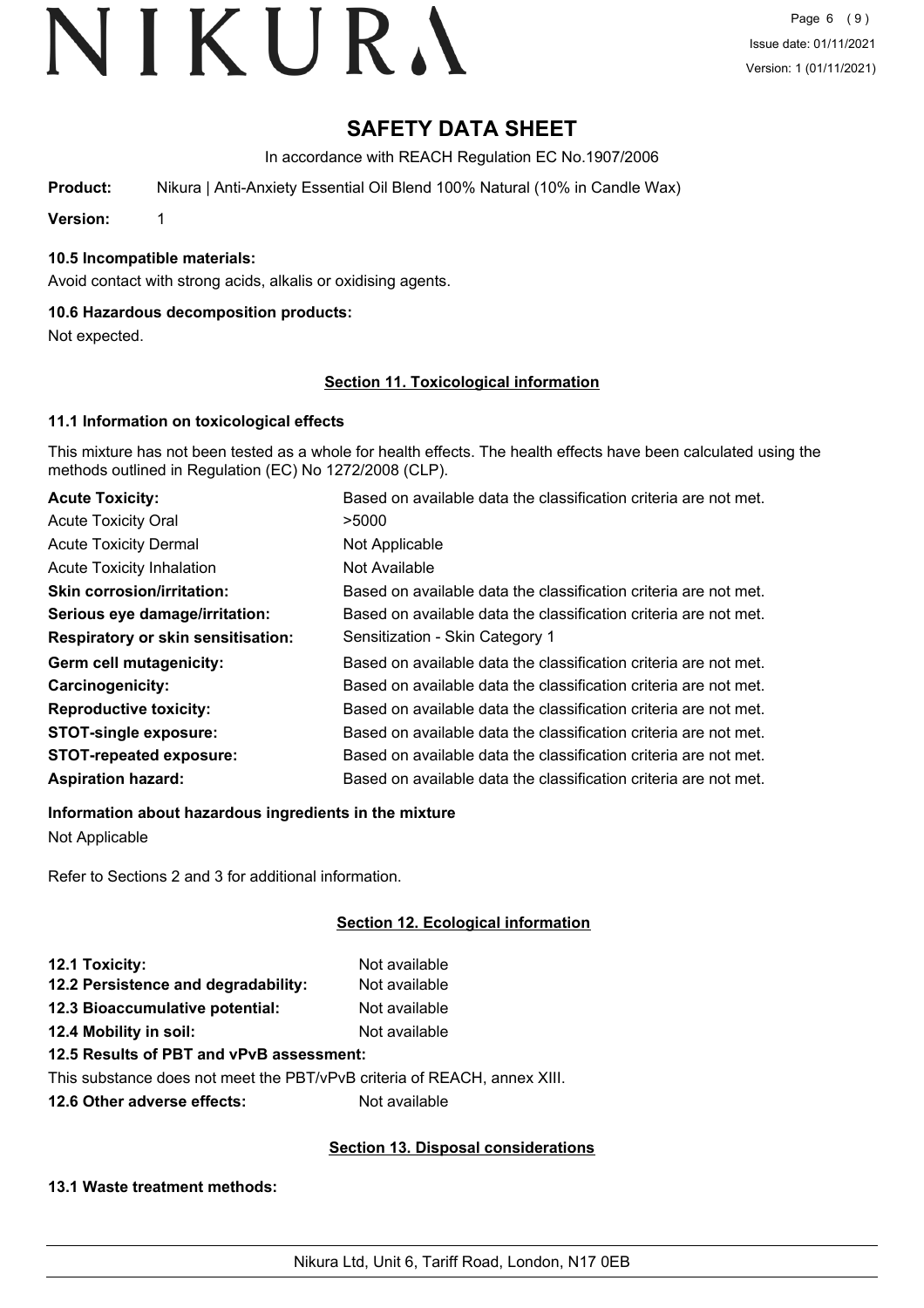# **SAFETY DATA SHEET**

In accordance with REACH Regulation EC No.1907/2006

**Product:** Nikura | Anti-Anxiety Essential Oil Blend 100% Natural (10% in Candle Wax)

**Version:** 1

Dispose of in accordance with local regulations. Avoid disposing into drainage systems and into the environment. Empty containers should be taken to an approved waste handling site for recycling or disposal.

#### **Section 14. Transport information**

| 14.1 UN number:                    | Not classified                                                                |
|------------------------------------|-------------------------------------------------------------------------------|
| 14.2 UN Proper Shipping Name:      |                                                                               |
| 14.3 Transport hazard class(es):   | Not classified                                                                |
| <b>Sub Risk:</b>                   | Not classified                                                                |
| 14.4. Packing Group:               | Not classified                                                                |
| <b>14.5 Environmental hazards:</b> | Not environmentally hazardous for transport                                   |
| 14.6 Special precautions for user: | None additional                                                               |
|                                    | 14.7 Transport in bulk according to Annex II of MARPOL73/78 and the IBC Code: |

Not classified

#### **Section 15. Regulatory information**

## **15.1 Safety, health and environmental regulations/legislation specific for the substance or mixture** None additional

#### **15.2 Chemical Safety Assessment**

A Chemical Safety Assessment has not been carried out for this product.

#### **Section 16. Other information**

| <b>Concentration % Limits:</b>  | SS 1=36.94%  |
|---------------------------------|--------------|
| <b>Total Fractional Values:</b> | $SS = 12.71$ |

**Key to revisions:**

Not applicable

#### **Key to abbreviations:**

| <b>Abbreviation</b> | <b>Meaning</b>                                                     |
|---------------------|--------------------------------------------------------------------|
| Acute Tox. 4        | Acute Toxicity - Oral Category 4                                   |
| Acute Tox, 4        | Acute Toxicity - Dermal Category 4                                 |
| Acute Tox. 4        | Acute Toxicity - Inhalation Category 4                             |
| Aquatic Acute 1     | Hazardous to the Aquatic Environment - Acute Hazard Category 1     |
| Aquatic Chronic 1   | Hazardous to the Aquatic Environment - Long-term Hazard Category 1 |
| Aquatic Chronic 2   | Hazardous to the Aquatic Environment - Long-term Hazard Category 2 |
| Aquatic Chronic 3   | Hazardous to the Aquatic Environment - Long-term Hazard Category 3 |
| Aquatic Chronic 4   | Hazardous to the Aquatic Environment - Long-term Hazard Category 4 |
| Asp. Tox 1          | Aspiration Hazard Category 1                                       |
| Eye Irrit. 2        | Eye Damage / Irritation Category 2                                 |
| Flam. Liq. 3        | Flammable Liquid, Hazard Category 3                                |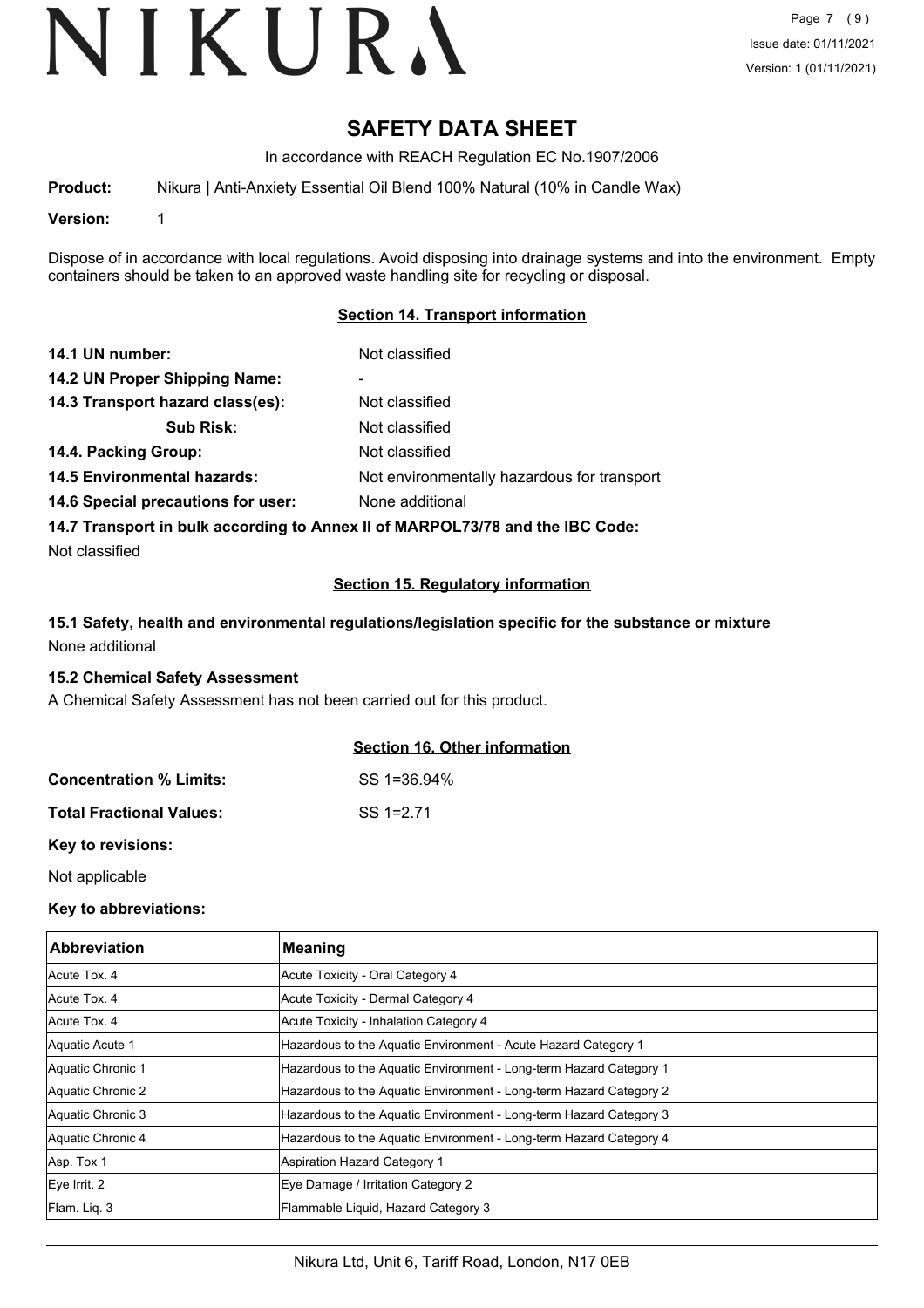# **SAFETY DATA SHEET**

In accordance with REACH Regulation EC No.1907/2006

**Product:** Nikura | Anti-Anxiety Essential Oil Blend 100% Natural (10% in Candle Wax)

## **Version:** 1

| H <sub>226</sub> | Flammable liquid and vapour.                                                                                                       |
|------------------|------------------------------------------------------------------------------------------------------------------------------------|
| H302             | Harmful if swallowed.                                                                                                              |
| H304             | May be fatal if swallowed and enters airways.                                                                                      |
| H312             | Harmful in contact with skin.                                                                                                      |
| H315             | Causes skin irritation.                                                                                                            |
| H317             | May cause an allergic skin reaction.                                                                                               |
| H319             | Causes serious eye irritation.                                                                                                     |
| H332             | Harmful if inhaled.                                                                                                                |
| H335             | May cause respiratory irritation.                                                                                                  |
| H361             | Suspected of damaging fertility or the unborn child (exposure route).                                                              |
| H400             | Very toxic to aquatic life.                                                                                                        |
| H410             | Very toxic to aquatic life with long lasting effects.                                                                              |
| H411             | Toxic to aquatic life with long lasting effects.                                                                                   |
| H412             | Harmful to aquatic life with long lasting effects.                                                                                 |
| H413             | May cause long lasting harmful effects to aquatic life.                                                                            |
| P202             | Do not handle until all safety precautions have been read and understood.                                                          |
| P210             | Keep away from heat, sparks, open flames and hot surfaces. - No smoking.                                                           |
| P233             | Keep container tightly closed.                                                                                                     |
| P <sub>240</sub> | Ground/bond container and receiving equipment.                                                                                     |
| P241             | Use explosion-proof electrical, ventilating and lighting equipment.                                                                |
| P242             | Use only non-sparking tools.                                                                                                       |
| P243             | Take precautionary measures against static discharge.                                                                              |
| P <sub>261</sub> | Avoid breathing vapour or dust.                                                                                                    |
| P <sub>264</sub> | Wash hands and other contacted skin thoroughly after handling.                                                                     |
| P270             | Do not eat, drink or smoke when using this product.                                                                                |
| P <sub>271</sub> | Use only outdoors or in a well-ventilated area.                                                                                    |
| P272             | Contaminated work clothing should not be allowed out of the workplace.                                                             |
| P273             | Avoid release to the environment.                                                                                                  |
| P280             | Wear protective gloves/eye protection/face protection.                                                                             |
| P301/310         | IF SWALLOWED: Immediately call a POISON CENTER or doctor/physician.                                                                |
| P301/312         | IF SWALLOWED: call a POISON CENTER or doctor/physician if you feel unwell.                                                         |
| P302/352         | IF ON SKIN: Wash with plenty of soap and water.                                                                                    |
| P303/361/353     | IF ON SKIN (or hair): Remove/take off immediately all contaminated clothing. Rinse skin with water/shower.                         |
| P304/340         | IF INHALED: Remove victim to fresh air and keep at rest in a position comfortable for breathing.                                   |
| P305/351/338     | IF IN EYES: Rinse cautiously with water for several minutes. Remove contact lenses, if present and easy to<br>do. Continue rinsing |
| P308/313         | IF exposed or concerned: Get medical advice/attention.                                                                             |
| P312             | Call a POISON CENTRE or doctor/physician if you feel unwell.                                                                       |
| P330             | Rinse mouth.                                                                                                                       |
| P331             | Do not induce vomiting.                                                                                                            |
| P332/313         | If skin irritation occurs: Get medical advice/attention.                                                                           |
| P333/313         | If skin irritation or rash occurs: Get medical advice/attention.                                                                   |